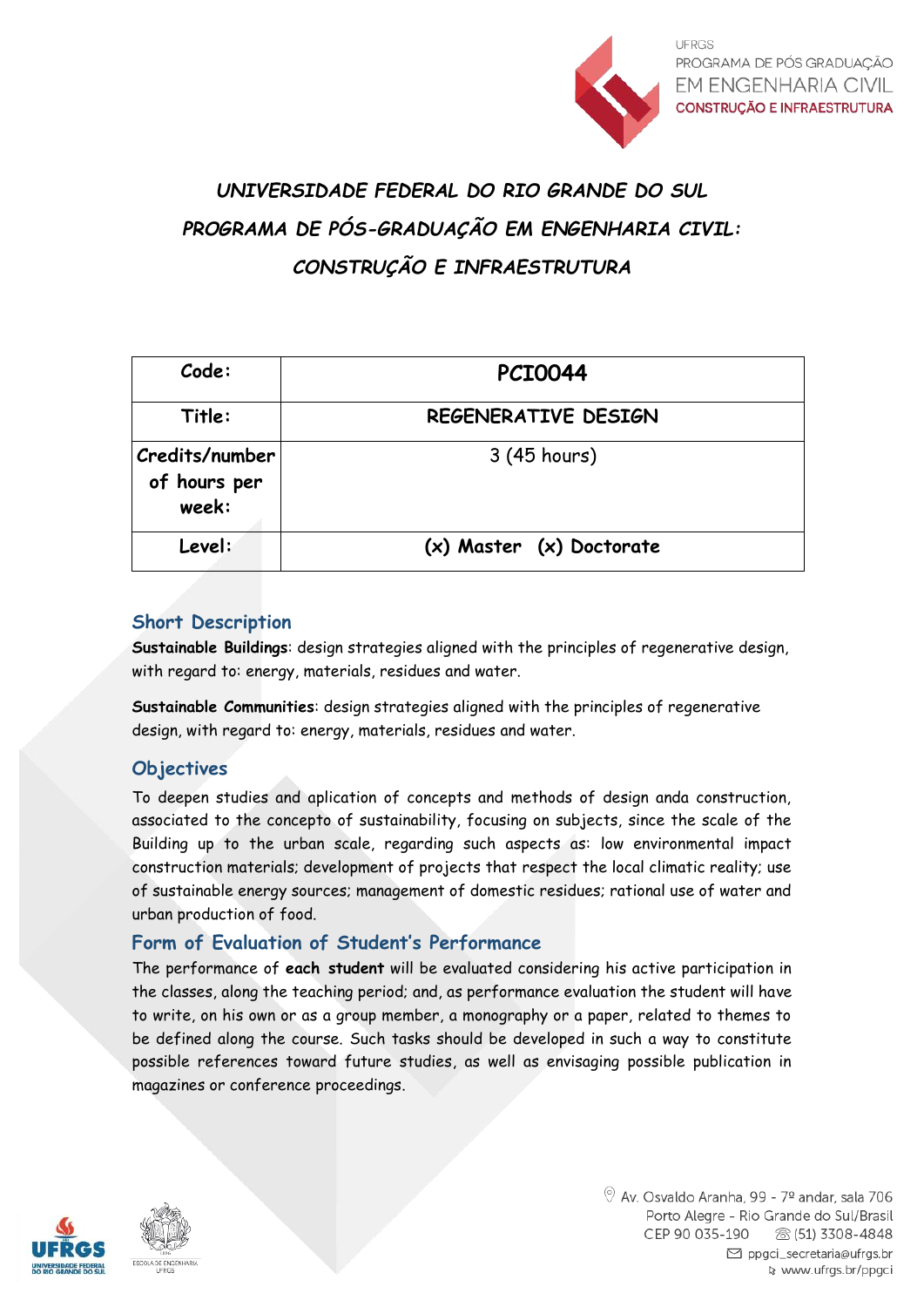

## **Type of activities contributing to the development of the course**

Classes (either virtual or presential); assigned readings; seminars; invited lectures by specialist guests; technical visits and practical activities.

#### **Student evaluation criteria**

Work presentation at a Class Seminar: 30%

Practical work with the application of regenerative design principles: 70%

**Program** (contents of each class)

| TOPICS ADDRESSED IN EACH | Assigned time<br>towards activities |                   |
|--------------------------|-------------------------------------|-------------------|
| MEETING WITH STUDENTS    | Meeting<br>number                   | Meeting<br>number |



 $\circledcirc$  Av. Osvaldo Aranha, 99 - 7º andar, sala 706 Porto Alegre - Rio Grande do Sul/Brasil CEP 90 035-190 28 (51) 3308-4848 ⊠ ppgci\_secretaria@ufrgs.br www.ufrgs.br/ppgci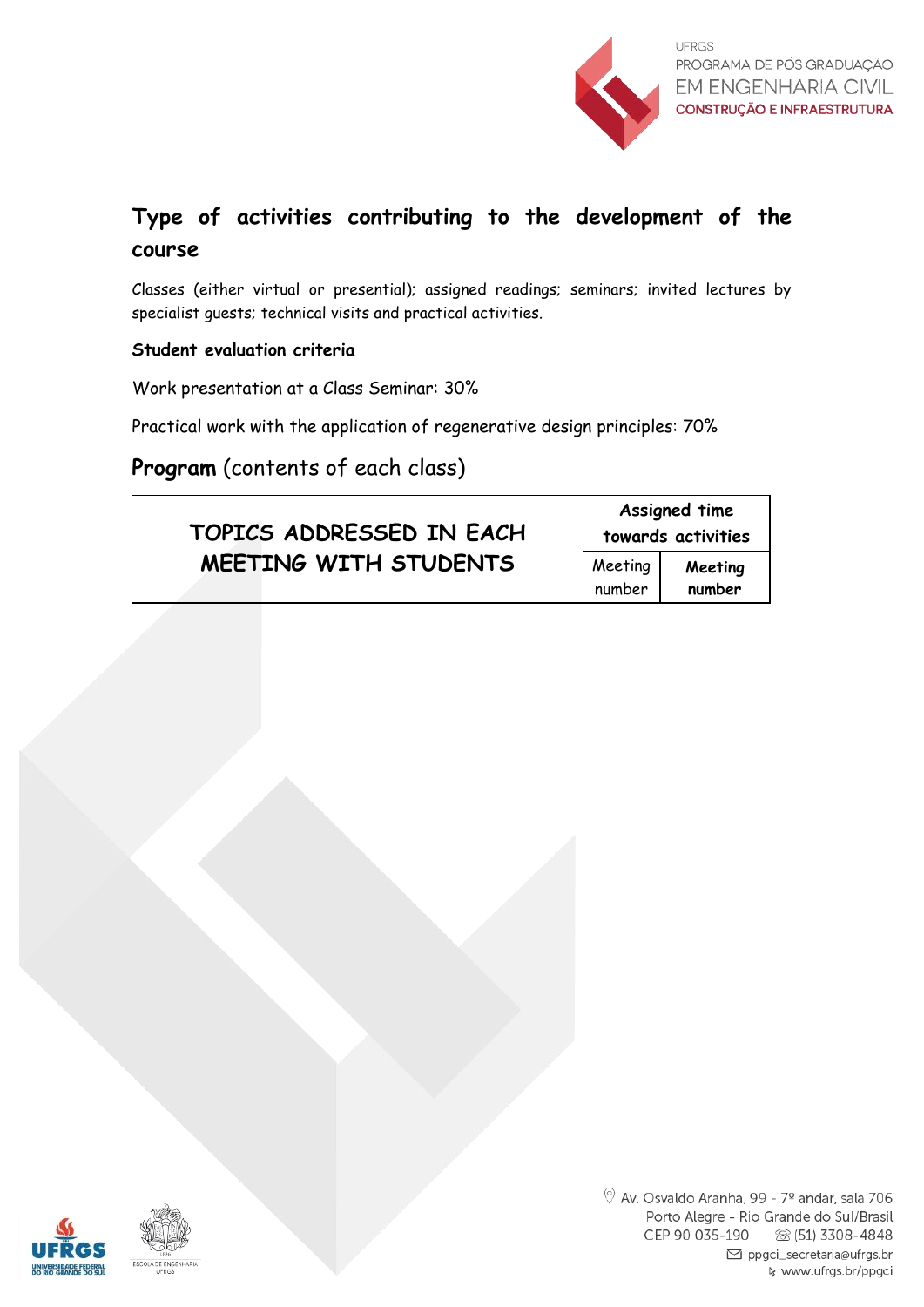|                                                                                                                                                                                                    |                | <b>UFRGS</b> | PROGRAMA DE PÓS GRADUAÇÃO<br>EM ENGENHARIA CIVIL<br>CONSTRUÇÃO E INFRAESTRUTURA |
|----------------------------------------------------------------------------------------------------------------------------------------------------------------------------------------------------|----------------|--------------|---------------------------------------------------------------------------------|
| Discipline presentation                                                                                                                                                                            |                |              |                                                                                 |
| Main Inspirations towards Regenerative Desigm:                                                                                                                                                     |                |              |                                                                                 |
| John Lyle: Founder of the Center for Regenerative Design;<br>Christopher Alexander and his Pattern Language; Jason<br>McLennan: leading the International Living Future Institute.                 |                | 4            |                                                                                 |
| <b>JOHN LYLE:</b>                                                                                                                                                                                  |                |              |                                                                                 |
| 1. Sustainability in the Neotechnic Era<br>2. Science, Project and Regeneration                                                                                                                    | $\overline{c}$ | 8            |                                                                                 |
| <b>JOHN LYLE:</b>                                                                                                                                                                                  |                |              |                                                                                 |
| 3. Water: Going with the Flow                                                                                                                                                                      | 3              | 12           |                                                                                 |
| 4. Waste as a Resource                                                                                                                                                                             |                |              |                                                                                 |
| <b>JOHN LYLE</b>                                                                                                                                                                                   |                |              |                                                                                 |
| 5. Strategies for Regenerative Design<br>6. Energy: The Heart of the Matter                                                                                                                        | 4              | 16           |                                                                                 |
|                                                                                                                                                                                                    |                |              |                                                                                 |
| Presentation of achievements by Christopher Alexander,<br>Lester Brown, Bill Mollison e Fritjof Capra.<br>Charles Landry: The Art of City Making<br>Christopher Mare: Oxymoron.                    | 5              | 20           |                                                                                 |
| ALEXANDER: A Pattern Language 1                                                                                                                                                                    |                |              |                                                                                 |
| 1. Padrão 105: Solar orientation towards exterior spaces<br>2. Padrão 125: Seating stairs<br>3. Padrão 207. Appropriate materials<br>4. Padrão 230. Heating by solar radiation                     | 6              | 24           |                                                                                 |
| ALEXANDER: A Pattern Language 2                                                                                                                                                                    |                |              |                                                                                 |
| 11. Padrão 142. Sequence of Living Rooms<br>12. Padrão 192. Windows looking at the life outdoors<br>13. Padrão 221. Natural Doors and Windows<br>14. Padrão 246. Creepers                          | 7              | 28           |                                                                                 |
| ALEXANDER: A Pattern Language 3                                                                                                                                                                    |                |              |                                                                                 |
| 19. Padrão 159. Natural light coming from two sides in each<br>Room<br>20. Padrão 180. Place close to the window<br>21. Padrão 222. Low seats by the window<br>22. Padrão 245. Floreiras Elevadas* | 8              | 32           |                                                                                 |
| ALEXANDER: A Pattern Language 4                                                                                                                                                                    |                |              |                                                                                 |
| 27. Padrão 74. Animals                                                                                                                                                                             | 9              | 36           |                                                                                 |
| 28. Padrão 104. Site repair<br>29. Padrão 169. Terraced slope                                                                                                                                      |                |              |                                                                                 |
| 30. Padrão 172. Garden growing wild                                                                                                                                                                |                |              |                                                                                 |
| ALEXANDER: A Pattern Language 5                                                                                                                                                                    | 10             | 40           |                                                                                 |



Porto Alegre - Rio Grande do Sul/Brasil CEP 90 035-190 8 (51) 3308-4848  $\boxdot$  ppgci\_secretaria@ufrgs.br २ www.ufrgs.br/ppgci